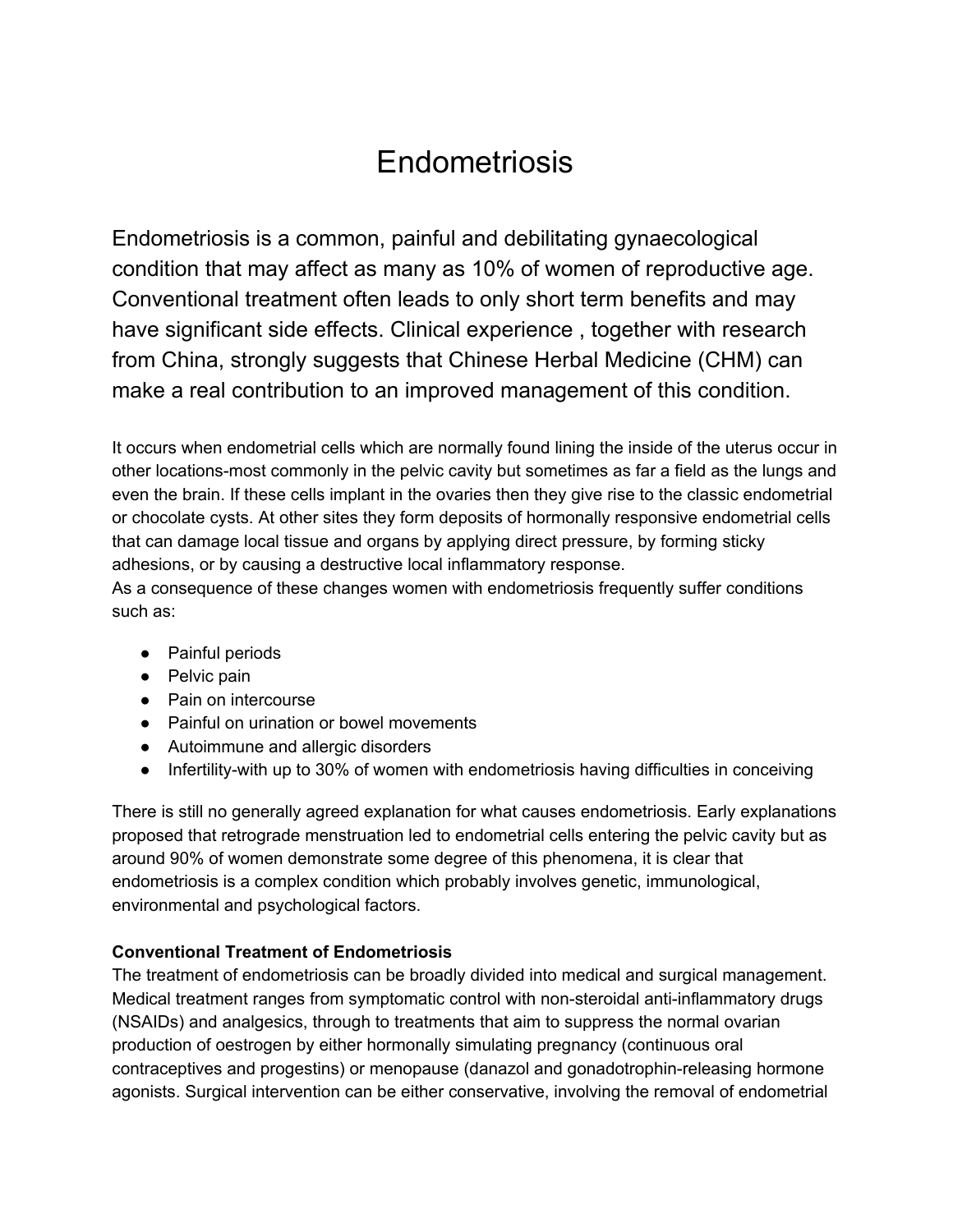lesions or the severing of the nerve pathways responsible for the transmission of pelvic and uterine pain; or definitive, involving the removal of the uterus and ovaries.

### **Medical Management**

Danazol, Progestins and the COC have comparable short term rates of success in alleviating the symptoms of endometriosis and in partially reducing the size of endometriosis related lesions. Unfortunately the benefits are poorly sustained over time with studies frequently reporting a high level of returning symptoms at 6 months post treatment and even studies with more positive findings commonly demonstrate a return of symptoms in over a third of the women who took part 2-3 years after stopping treatment.

These treatments also have unpleasant side effects including menopausal symptoms such as hot flushes and osteoporosis, acne, weight gain. There may also be more serious side effects such as an increased risk of stroke from COC and progestin use.

### **Surgical Management**

There is no doubt that surgery can lead to significant symptomatic relief from the symptoms of endometriosis however these benefits are often short lived with symptoms commonly reoccurring in up to 75% of women within 2 years of surgery. Surgery is also associated with potentially serious side effects with, for example, perforations of the bowel occurring in around 2-3% of operations. There is a general consensus that, despite the ability of surgery and drug therapies to provide short-term relief from the symptoms of endometriosis, the long-term management of this condition is still far from satisfactory.

# **Chinese Medicine and Endometriosis**

Endometriosis is understood in Chinese medicine as being a manifestation of Qi (vital energy) and Blood stagnation. There are different sub-types of endometriosis that are determined according to an analysis of the presenting signs and symptoms. It is very common, for example, for patterns of stagnation to exist upon a background of deficiency and in practice it is important to address both aspects to optimise treatment benefits.

There have been many studies investigating the role of Chinese herbal medicine in the treatment of endometriosis. Most trials are simple observational studies such as one reporting the treatment of 56 patients with endometriosis (Xi Jian Zhong Yi Za Zhi 1996;5:209-210) over a 3 month period. At the end of the trial period pain had improved in 94% of the group and pelvic pain in 92%.

A useful summary of 10 clinical trials conducted in China over the past 20 years reports very positive findings (Dharmanada S (2002) Chinese herbal therapy for endometriosis). Of the 900 women treated in a series of studies, 88% reported significant relief from their endometriosis symptoms.

Other studies compare the effect of using Chinese herbs with conventional treatments. A study in the Liaon Ning Journal of TCM (2004;4:315-316) compared 46 women using the hormonal treatment Danazol with an equivalent group using only Chinese herbs. In the Danazol group after 6 months of treatment 60% of the women reported effective treatment compared to 87% of the herbal group. Another study (reported in Xin Zhong Yi 2005;7:19-20) compared